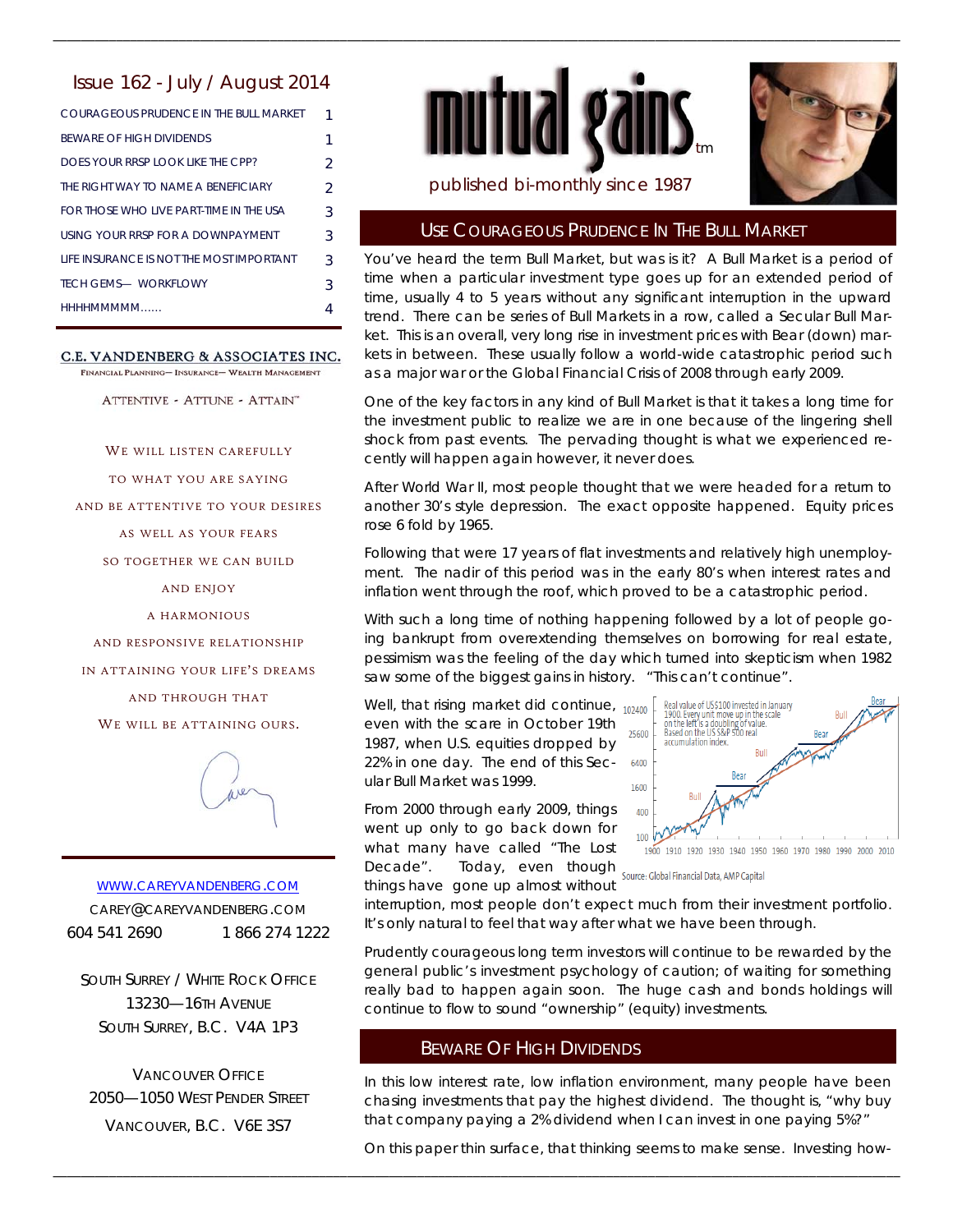### Page 2

### *(Continued from page 1)*

ever, isn't that simple.

The thirst by investors, for anything that pays more than a regular bank account, has led companies to pay a larger part of their cash flow out in the form of a dividend. The higher dividend makes people feel better and it usually pushes the company's shares up in price. This can be a dangerous cycle if you don't really know what you are buying.

\_\_\_\_\_\_\_\_\_\_\_\_\_\_\_\_\_\_\_\_\_\_\_\_\_\_\_\_\_\_\_\_\_\_\_\_\_\_\_\_\_\_\_\_\_\_\_\_\_\_\_\_\_\_\_\_\_\_\_\_\_\_\_\_\_\_\_\_\_\_\_\_\_\_\_\_\_\_\_\_\_\_\_\_\_\_\_\_\_\_\_\_\_\_\_\_\_\_\_\_\_\_\_\_\_\_\_\_\_\_\_\_\_\_\_\_\_\_\_\_\_

In many cases, a high dividend company could be paying out a very high percentage (if not all) of their profits out to investors. This leaves no room for the company to grow the business. If you don't have a growing business, the cash flow from operations can't grow and in turn the dividends can't grow. That leaves you with a stagnant business. Stagnant businesses don't make good investments and if you have paid too much for them, a permanent loss of part of your money is the most probable outcome.

# DOES YOUR RRSP (OR RRIF) LOOK LIKE THE CANADA PENSION PLAN?

If your RRSP doesn't already look something like CPP, I'd suggest it should.

CPP is the pension plan that you contribute to through your payroll. CPP provides to you a lifetime retirement income. That can be as high as  $\frac{34.9\%}{34.9\%}$ \$1,038.33 per month if you chose to start receiving it at 65.

The CPP is a pool of money the government has invested for all residents of Canada who have contributed to it. As it's name implies, it is a pension, one where the government of Canada guarantees it will pay you a monthly pension income for your entire life. Your RRSP, your personal pen-





sion plan, has the same purpose.

To give you the highest monthly income possible, the CPP's \$220 billion is invested in a wide range of investments (see pie chart above). As well, the CPP has slowly been increasing it's allocation to foreign investments (pie chart on the left).

 $8.4%$ 

 $6.7%$ 

 $6.1%$ 

10.8%

 $4.7%$ 

28.4%

Infrastructure

Real Estate

Other Debt

Equitie

Bonds and money market Emerging Market Equities Canadian Equities

Foreign Developed Market

How does your current RRSP compare? Does it have a substantial amount in bank deposits, bonds or other investments? If so, your RRSP will probably only give you a relatively small amount of retirement income or the income won't last very long.

With the CPP and your RRSP you have 2 legs of retirement income. Add Old Age Security (OAS) paying out \$558.71 per month and you have 3 legs on your retirement income stool. Your RRSP should be allocated properly (including less allocated to Canada than in the past) to produce retirement income for life so one of your retirement income legs doesn't end up shorter than you need it to be. If you think CPP and OAS of under \$1,600 per month is sufficient to retire on, then there is no need to do anything.

# THE RIGHT WAY TO NAMING BENEFICIARIES ON YOUR RRSP, RRIF AND TFSA

A common mistake many people make is to name their children on their "registered" plans. These include RRSP, RRIF and TFSA. Here's why:

When you name a spouse as your beneficiary on any of these plans, when you pass on, money is transferred tax free to your spouse's RRSP, RRIF or TFSA. If you put your offspring as beneficiary on your RRSP or RRIF, at your death the entire balance of the plan will be cashed out (deregistered). The appropriate tax (mostly likely over 40%) will go to the government.

A TFSA works a bit differently. Since there was no tax deduction to put the money in, there is no tax to withdraw it. However, if you leave your spouse as the beneficiary, they get to transfer the full amount to a TFSA in their name. Listing a child as a beneficiary to your TFSA will cause the TFSA money to come out of the TFSA environment. That envi-

ronment is one where money can earn interest, dividends and capital gains completely tax free. The best option is to have the money stay in a TFSA. The best place to keep money is in a tax free world.

Another issue with naming specific beneficiaries on specific assets, is that they are also covered in your Will. This can cause your assets to be split unequally because of how the tax gets paid. Obviously not your intent, however that can be the result.

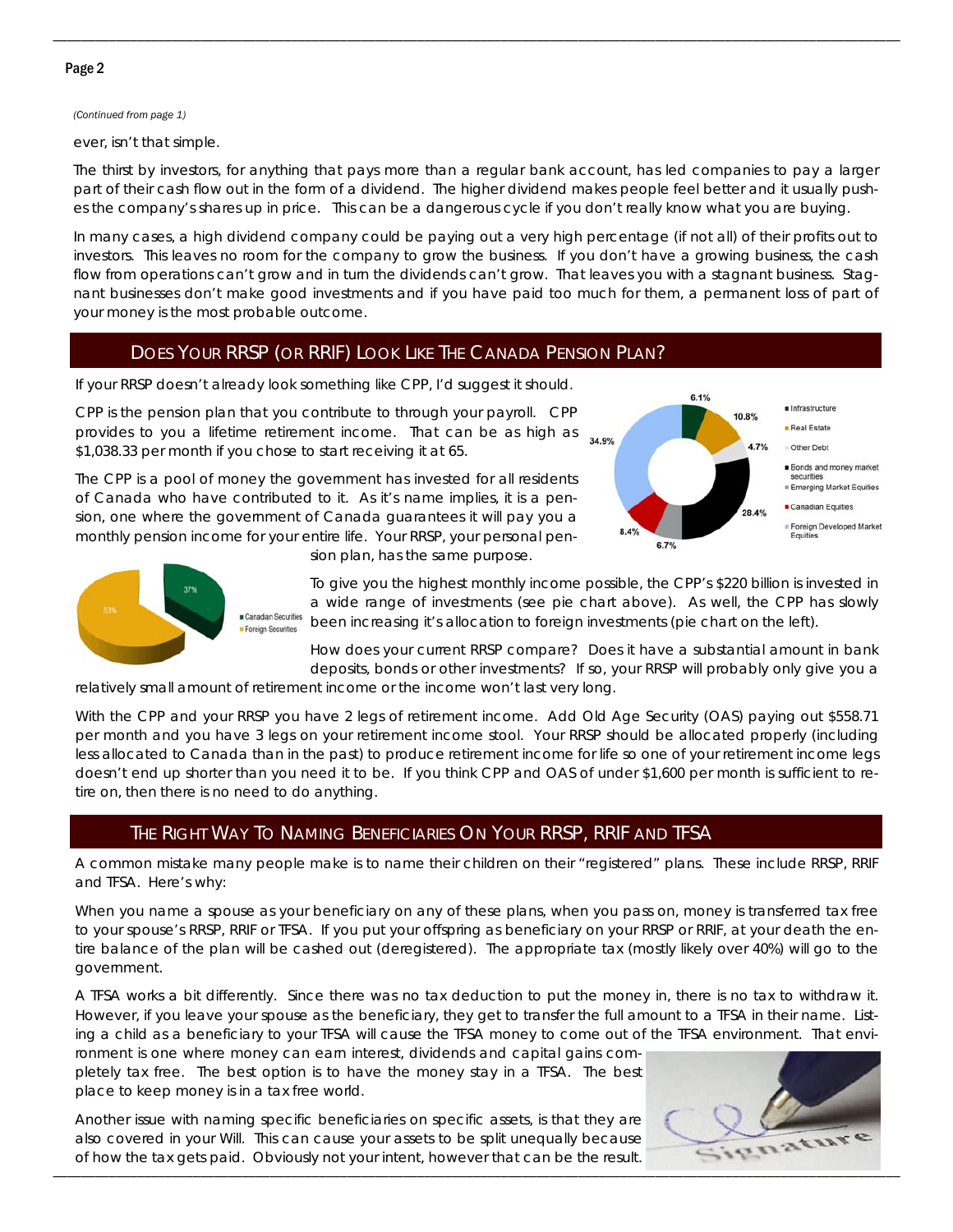#### *(Continued from page 2*

It is highly recommended your Will be drafted by a legal expert (Lawyer or Notary) in every case. Make sure you inform the professional drafting your Will which of your account plans have beneficiaries named already. The safe alternative, if you don't have a spouse is to simply name "Estate" as your beneficiary on a RRSP, RRIF or TFSA.

\_\_\_\_\_\_\_\_\_\_\_\_\_\_\_\_\_\_\_\_\_\_\_\_\_\_\_\_\_\_\_\_\_\_\_\_\_\_\_\_\_\_\_\_\_\_\_\_\_\_\_\_\_\_\_\_\_\_\_\_\_\_\_\_\_\_\_\_\_\_\_\_\_\_\_\_\_\_\_\_\_\_\_\_\_\_\_\_\_\_\_\_\_\_\_\_\_\_\_\_\_\_\_\_\_\_\_\_\_\_\_\_\_\_\_\_\_\_\_\_\_

# FOR THOSE WHO LIVE PART TIME IN THE U.S.

The U.S. and Canada are beginning to share information on when you cross the Canada /U.S. border. Now you really have to accurately keep track of the days you are gone so you don't face 1 of these 5 Canadian main consequences for being in the U.S. too long. They hinge on whether you are considered to be a resident or not. This definition does change depending on the circumstances.

- 1) Banned from travel to the U.S.— If you are deemed "unlawfully present", you could face a 3 to 10 year ban from entering the country. Being unlawfully present is when you are in the U.S. for more than 180 days in a rolling 12 month period, not calendar year.
- 2) Liability for U.S. income tax on ALL of your income— Staying too long makes you a U.S. resident for tax purposes and thus, you will have to file a U.S. income tax return and they will collect tax on all of your income.
- 3) Liability for U.S. estate tax on ALL of your assets—Canada doesn't have estate taxes per se (only a relatively small modest probate tax). Staying too long could make everything, including your home in Canada, taxable.
- 4) Liability for Canadian departure tax— Once you are deemed to be a resident of the U.S. because you stayed too long there, you are considered by CRA to have disposed of all of your Canadian assets. This can trigger tax on anything that has imbedded capital gains (ie an investment or rental property you have held for years).
- 5) Loss of Provincial health care— In most provinces in Canada, once you are considered to be a resident elsewhere, you lose your health care.

# TAPPING INTO YOUR RRSP TO BUY A HOME CAN MAKE SENSE

The RRSP can be used very effectively as a down payment source for a first time home buyer. I usually however, only recommend this when there is a strong probability that the person using the program has the discipline to pay it back.

A withdrawal from your RRSP using the Home Buyers Plan (HBP) is not considered a withdrawal per se but more a like a loan. You can access up to \$25,000 from your RRSP for this purpose. There is no tax to pay on the money coming out. The stipulation is that at minimum, you must pay 1/15th of the amount withdrawn every year for 15 years.

I see a lot of people miss the benefits of using the HBP by simply accumulating a down payment outside of the RRSP. Instead, make a \$25,000 RRSP contribution. If there are 2 of you buying the home together, you can each do \$25,000. That can translate into an income tax refund as high as \$10,925. 2 people times 2 RRSP contributions, could mean almost \$22,000 in income tax refunds. Now you have \$74,000 for your home purchase. A sound strategy, provided you leave room to pay back your RRSP. With all of this, discipline and working with a Financial Planner is imperative.

## LIFE INSURANCE IS NOT THE MOST IMPORTANT INSURANCE

For most people, when they think of the importance of insurance, they think life insurance. The most likely risk to happen though is not of dying prematurely. The most probable thing to happen prematurely is losing the ability to earn an income. There is no greater long term stress on a family than having a family member lose their ability to bring home the bacon. The family becomes hampered with having the same amount of people but lower family income. With a premature death, the surviving spouse can remarry or downsize the home. With the loss of an income earner who can't work, there are less options to manoeuvre and more costs. This may sound harsh and to some degree, cold. The reality is however, people buy life insurance first and only because it is cheaper. Yes, disability insurance costs more. It is because, losing an income in the family is much more likely, particularly when you have a young family.

# TECH GEMS— WORKFLOWY, THE ULTIMATE LIST TOOL

I use a few different note apps for different purposes. Workflowy was recommended to me by a fellow Financial Advisor. It is a very simple list app that syncs as you are writing the notes on your phone to your computer. I know, "what do I need another "note app" for?". Actually, that was my thought but for all lists, Workflowy is it. It's very simple and very free flowing to use. I would suggest watching a 3 to 5 minute youtube video on how it works. It won't replace using Evernote however, if you make lists for remembering things to do, shopping lists, items to bring up in a meeting etc, this will replace all your other notepads, hands down. Out of your brain, into Workflowy.

\_\_\_\_\_\_\_\_\_\_\_\_\_\_\_\_\_\_\_\_\_\_\_\_\_\_\_\_\_\_\_\_\_\_\_\_\_\_\_\_\_\_\_\_\_\_\_\_\_\_\_\_\_\_\_\_\_\_\_\_\_\_\_\_\_\_\_\_\_\_\_\_\_\_\_\_\_\_\_\_\_\_\_\_\_\_\_\_\_\_\_\_\_\_\_\_\_\_\_\_\_\_\_\_\_\_\_\_\_\_\_\_\_\_\_\_\_\_\_\_\_



Snowbird